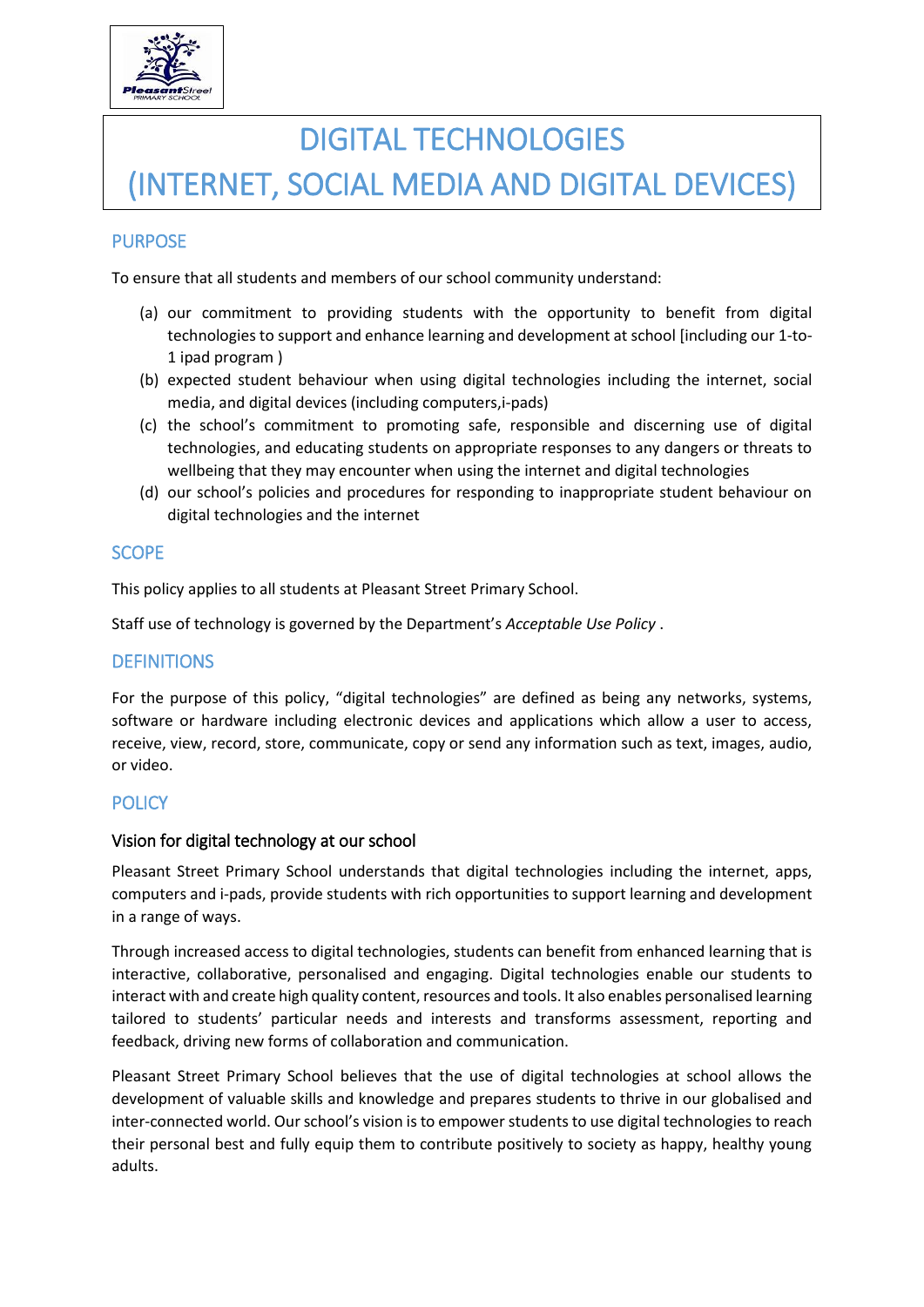## iPads at Pleasant Street Primary School

ipads are seen as a required tool for learning at PSPS. Students must bring a charged iPad to school each day to be used during class time for different learning activities.

Our school operates a Bring Your Own Device (BYOD) program, which means students must bring their own purchased or leased iPad with them to school each day.

Students are required to have their own iPad that must:

- be brought to school in a protective case
- have at least 10 GB of storage
- operate on version High Sierra 10.0 or later
- have access to Microsoft Word, Excel and PowerPoint.

Please note that our school does not have insurance to cover accidental damage to students' iPads, and parents/carers are encouraged to consider obtaining their own insurance for their child's iPad.

Pleasant Street Primary School has in place arrangements to support families who may be experiencing long or short-term hardship to access iPads for schoolwork. We also have a number of spare iPads that can be loaned to students in certain circumstances.

Students, parents and carers who would like more information or assistance regarding our BYOD program are encouraged to contact the Principal

#### Safe and appropriate use of digital technologies

Digital technology, if not used appropriately, may present risks to users' safety or wellbeing. At Pleasant Street Primary School, we are committed to educating all students to be safe, responsible and discerning in the use of digital technologies, equipping them with skills and knowledge to navigate the digital age.

At Pleasant Street Primary School, we:

- use online sites and digital tools that support students' learning, and focus our use of digital technologies on being learning-centred
- restrict the use of digital technologies in the classroom to specific uses with targeted educational or developmental aims
- effectively and responsively address any issues or incidents that have the potential to impact on the wellbeing of our students
- have programs in place to educate our students to be promoting safe, responsible and discerning use of digital technologies.
- educate our students about digital issues such as online privacy, intellectual property and copyright, and the importance of maintaining their own privacy online
- actively educate and remind students of our *Student Engagement* policy that outlines our School's values and expected student behaviour, including online behaviours
- have an Acceptable Use Agreement outlining the expectations of students when using digital technology at school
- use clear protocols and procedures to protect students working in online spaces, which includes reviewing the safety and appropriateness of online tools and communities, removing offensive content at earliest opportunity
- educate our students on appropriate responses to any dangers or threats to wellbeing that they may encounter when using the internet and other digital technologies
- provide a filtered internet service to block access to inappropriate content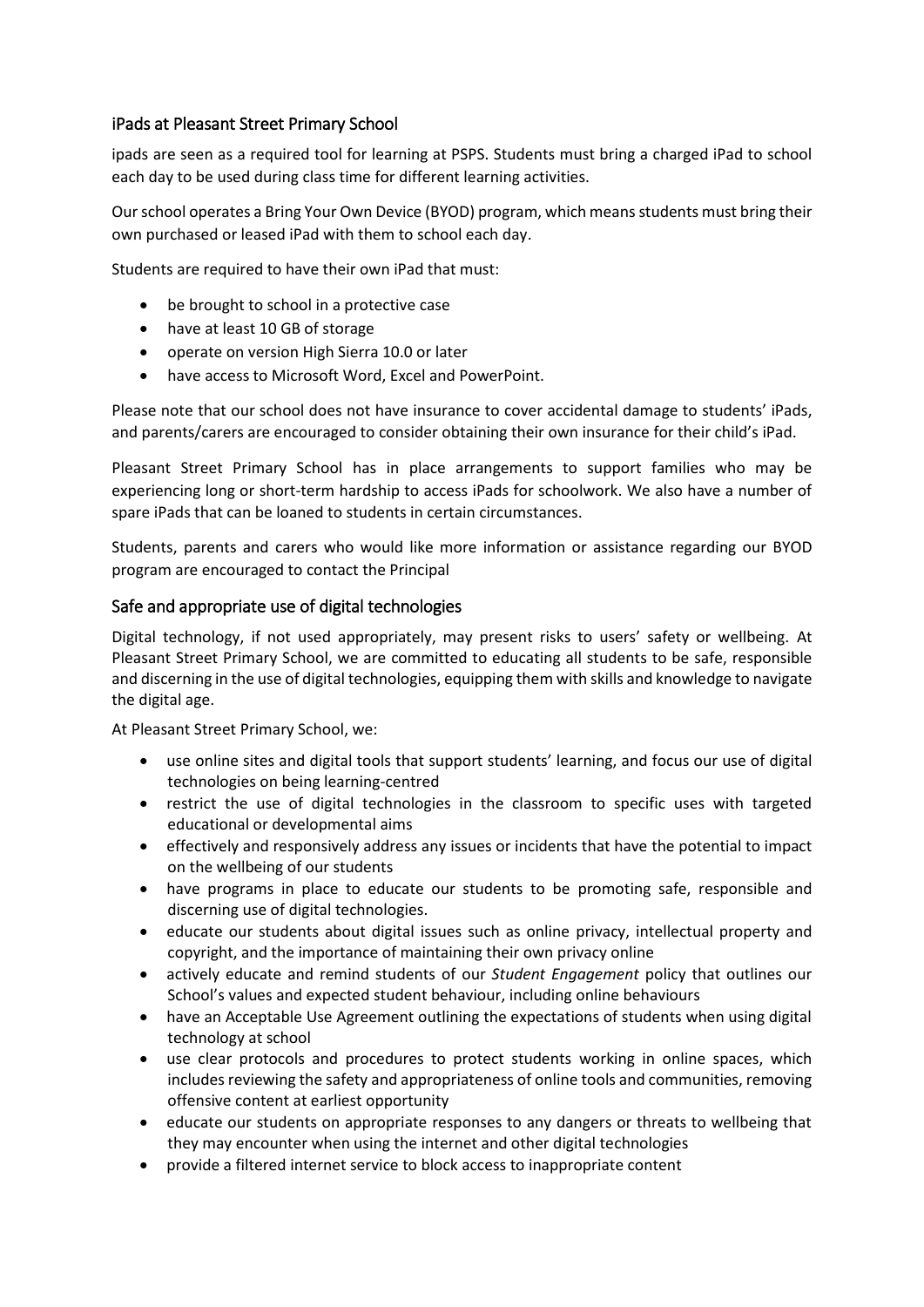- refer suspected illegal online acts to the relevant law enforcement authority for investigation
- support parents and carers to understand safe and responsible use of digital technologies and the strategies that can be implemented at home through regular updates in our newsletter and annual information sheets.

It is the responsibility of all students to protect their own password and not divulge it to another person. If a student or staff member knows or suspects an account has been used by another person, the account holder must notify [insert relevant role, i.e. classroom teacher, the administration] as appropriate, immediately.

All messages created, sent or retrieved on the school's network are the property of the school. The school reserves the right to access and monitor all messages and files on the computer system, as necessary and appropriate. Communications including text and images may be required to be disclosed to law enforcement and other third parties without the consent of the sender.

#### Student behavioural expectations

When using digital technologies, students are expected to behave in a way that is consistent with Pleasant Street Primary School's *Statement of Values, Student Wellbeing and Engagement* policy, and *Bullying Prevention* policy.

When a student acts in breach of the behaviour standards of our school community (including cyberbullying, using digital technologies to harass, threaten or intimidate, or viewing/posting/sharing of inappropriate or unlawful content), Pleasant Street Primary School will institute a staged response, consistent with our policies and the Department's *Student Engagement and Inclusion Guidelines.*

Breaches of this policy by students can result in a number of consequences which will depend on the severity of the breach and the context of the situation. This includes:

- removal of network access privileges
- removal of email privileges
- removal of internet access privileges
- removal of printing privileges
- other consequences as appropriate

#### GOOGLE CLASSROOM

As a result of COVID 19 Google Classroom was used as an online tool to provide learning tasks to students. This platform will remain as a supportive learning tool.

## REVIEW CYCLE

This policy was last updated in April 2020 and is scheduled for review in April 2023